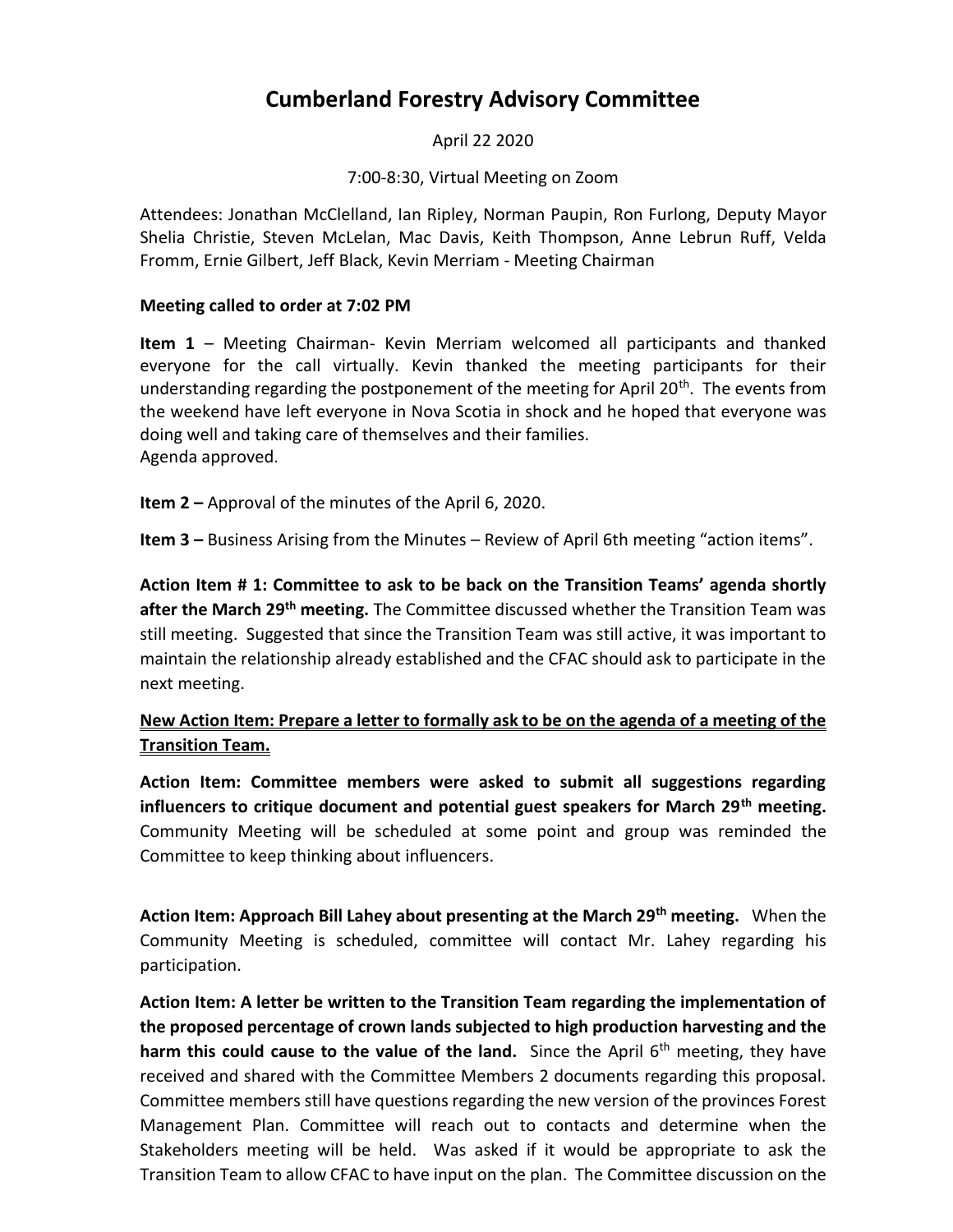plan brought forth many questions and comments. The Committee members agreed that it was important to have a voice on these proceedings and suggested that one person would be the best choice for this representation.

### **Item 4 -**Task Group Updates

Policy Action Team – The action team has been active since the last meeting. The team have looked at all the proposed initiatives and has flagged the ones that are policy items. Some of the deal with meeting with other groups in Cumberland and putting a focus on wood use. The Team is working on several items that are only in the early stages but could have an impact on the forest industry.

No other Action Teams had met since the April 6<sup>th</sup> meeting.

## **Item 5 –** New Business

# Next Steps for the CFAC – Further Review and discussion of "Future of Forestry- Strategic Plan"

A draft strategic plan had been presented to all committee members at the April 6<sup>th</sup> meeting and at that time, members were asked to look at the document and provide comments. The Committee needs to determine how to get to the finish line regarding this plan, everyone needs to be on the same page regarding the plan.

Spoke about the need to regroup and determine what the process will look like. The committee needs to determine a schedule for moving forward. 2 separate step processes where provided to the Committee.

The committee needsto be in agreement on the document. Although it is a long document and committee members are busy, there need to be a commitment from the Committee Members to provide feedback regarding the document. After listening to the Committee members and the need for facilitation of the plan, it wassuggested that the next call should include Frank Gallant. Committee members were tasked with providing comments regarding the plan to Frank and to copy the other committee members prior to the next meeting. It was suggested that the committee needed to send a timeline and provide this timeline to Frank. Agreed that the Committee needed to provide Frank with firm expectations regarding the process. Was asked if the committee was in agreement regarding the participation of Frank Gallant attending the next meeting and assisting in moving the plan forward. Committee members agreed.

#### TIR letter to CFAC

Was reported that they had received a response from the February 25<sup>th</sup> letter to Minister Hines on April 22. Was voiced that the length of time between the letter and the response from the department was unacceptable. The Committee discussed the response and the gaps and deficiencies with the department's implementation of some of the suggestions in the letter from CFAC

## **Action Item - Work on a response to the letter from Mark Peachy on behalf of Minister Hines.**